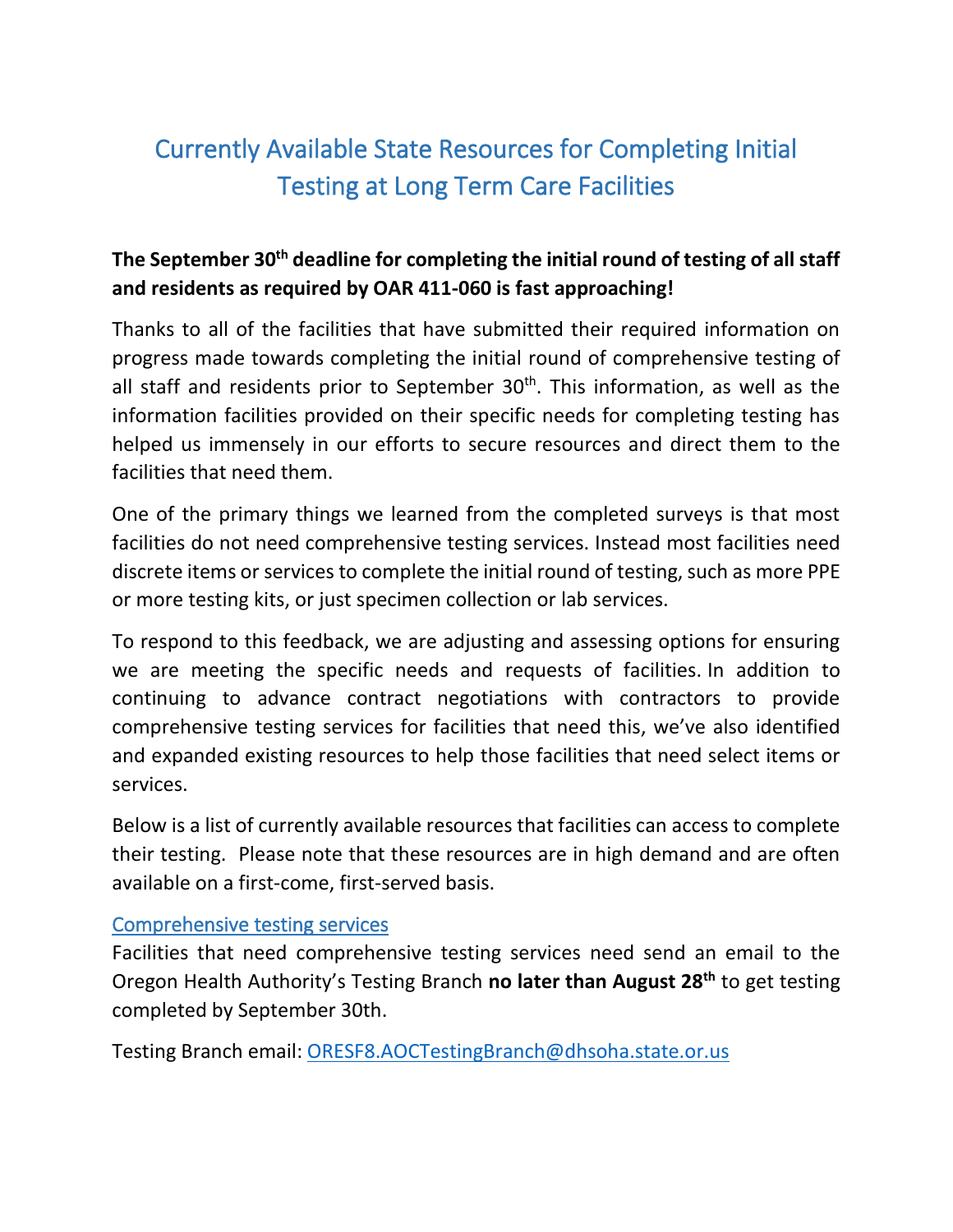### Lab services

If you only need lab services, or supplies and lab services, OHA encourages you to reach out to local laboratories that perform COVID-19 testing and engage their services. The labs listed below have all indicated that they currently have capacity to support facility testing efforts. Please note that other labs might also have capacity. In order to meet the September 30 deadline, OHA recommends that facilities have arrangements with labs in place by the **end of August**. The costs for baseline testing will be covered by the Department. Details about coverage can be found in OAR 411-060-0600. The reimbursement forms and instructions are available on the [DHS Long Term Care Testing website.](https://govstatus.egov.com/or-dhs-ltcf-testing)

It is important to remember that, starting October  $1<sup>st</sup>$ , facilities will be required to test all staff at least once a month. Facilities will be required to arrange and pay for these tests, so will need to engage testing service providers to meet this requirement. Establishing relationships with these labs now will help ensure that facilities are in place to meet the upcoming requirements for on-going staff testing.

## **McKenzie-Willamette Medical Center** – Located in Springfield Oregon

Contact: Tracy Hickson

[trahic@mckweb.com](mailto:trahic@mckweb.com)

541-726-4672

**Willamette Valley Toxicology Laboratory** – Located in Corvallis, Oregon

Contact: Manny Cruz

[cruz@wvtlab.com](mailto:cruz@wvtlab.com)

541-760-4775

**Molecular Testing Laboratory** – Located in Vancouver, Washington

[ClientRelations@MolecularTestingLabs.com](mailto:ClientRelations@MolecularTestingLabs.com)

360-693-8850

[https://moleculartestinglabs.com/pages/covid-19](https://urldefense.proofpoint.com/v2/url?u=https-3A__moleculartestinglabs.com_pages_covid-2D19&d=DwMFaQ&c=7gilq_oJKU2hnacFUWFTuYqjMQ111TRstgx6WoATdXo&r=kxgADJ_-NhAj4KsY_irONtSZC89GAT_OuDExXi9RYss&m=ALzogXidCP8e65isXThW_pTG07cNrJMEz3XTBxuJHB4&s=aCs1TXlTkwXOU1jQvwZjXzmeU6h_4tWUcbHAJxr4PWA&e=)